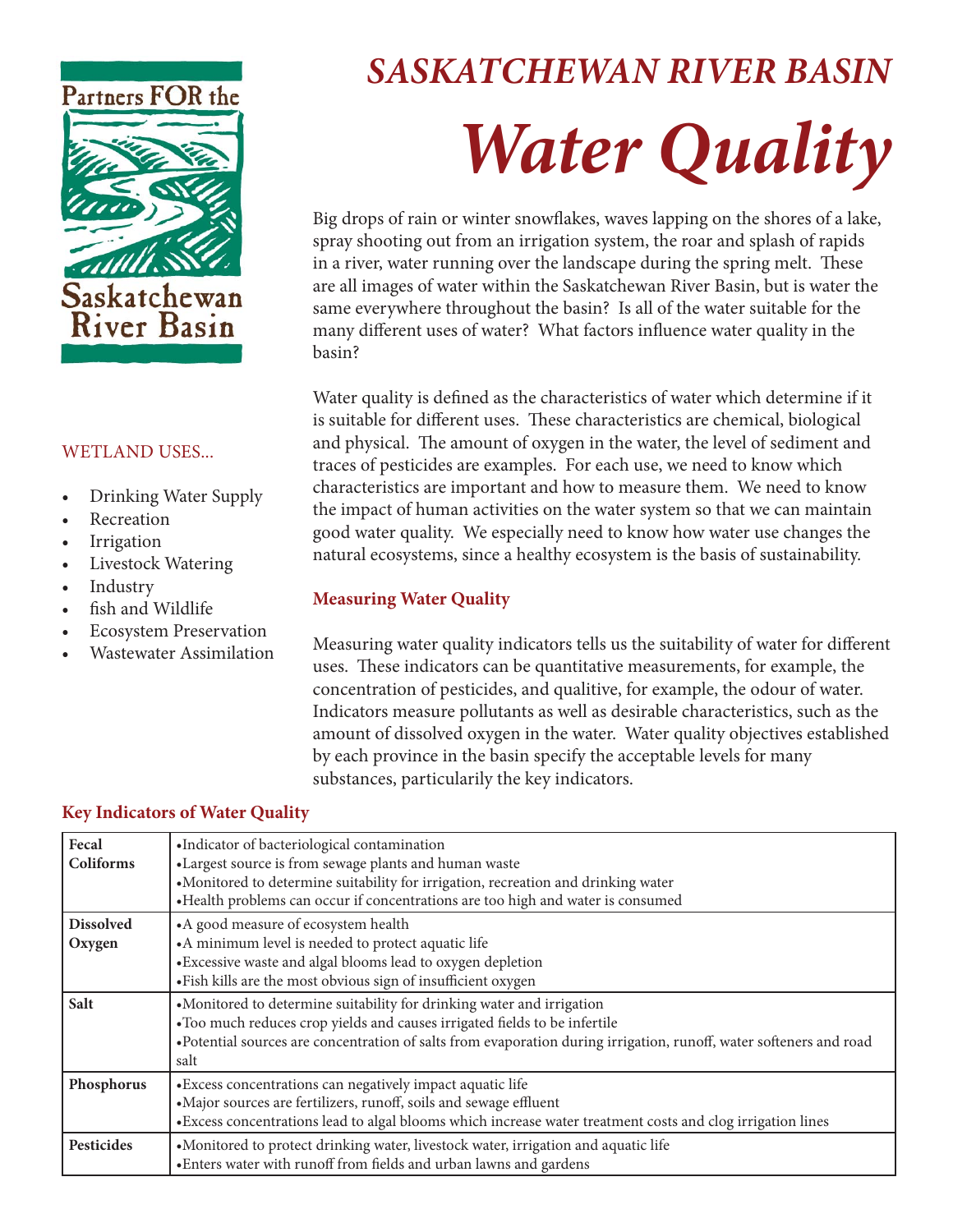## **WATER QUALITY ISSUES**

Water quality in the Saskatchewan River Basin is generally good. In some areas where human activities have impacted on water quality, actions have been taken to encourage the return to a healthy aquatic ecosystem. In other areas, however, there are signs that the aquatic ecosystem is under stress. For example, studies of fish tissues in some parts of the basin show residues of chemicals such as mercury. To maintain and improve water quality, the following issues must continue to be addressed.

#### **Point Source Pollution**

Point source pollution is direct and concentrated discharges such as sewage effluent or industrial waste. In the last few decades, the concentrations of many pollutants have been reduced or eliminated through regulation and environmental licencing. Some licences still permit the release of pollutants, however, and increased efforts, such as requiring the non-degradation of the receiving river or stream, are required.

## **Toxic Chemicals**

Toxic chemicals are part of our daily lives and hundreds are used in our homes, industries and agriculture. Government approvals and regulations limit the impact, but toxic chemicals such as pesticides, PCBs and metals, enter our lakes and rivers in small amounts and may persist for long periods.

#### **Eutrophication**

Eutrophication means increases in the nutrient levels of lakes and rivers. This process occurs natually, but human activities speed up the process. Agricultural runoff, sewage and industrial effluent add extra nutrients, especially phosphorus. Eutrophication leads to dense growths of algae and aquatic weeds, turning shallow prairie lakes green in the summer and making them unsuitable for drinking and recreation. Under certain conditions some blue-green algae may produce sufficient quantities of liver and nerve toxins to adversely affect human and animals that drink the water.



Photo credit: Ducks Unlimited Canada

#### **Nonpoint Source Pollution**

Nonpoint source pollution is often associated with runoff and erosion from agricultural areas, construction sites, forestry operations and our backyards. These sources may be difficult to identify in terms of contents, quantity and time of discharge. They are difficult to control. Although each source may only contribute a small amount of pollution, the impacts from many nonpoint sources can accumulate and be significant.

#### **Waterborne Disease**

Waterborne disease can be caused by micro-biological pollution if pathogens are consumed by humans and animals. Naturally occurring microbes can also cause disease such as giardiasis. Drinking water, irrigation and recreation are all affected. Beaches can be closed if fecal coliform levels are too high. Their largest source in major rivers is effluent from urban areas while in smaller rivers, agricultural operations may be the biggest source. Although treatment of sewage has greatly improved in some communities in the basin, untreated sewage periodically enters directly into rivers or streams when heavy rainstorms overflow the system pipe capacities.



Photo credit: Ducks Unlimited Canada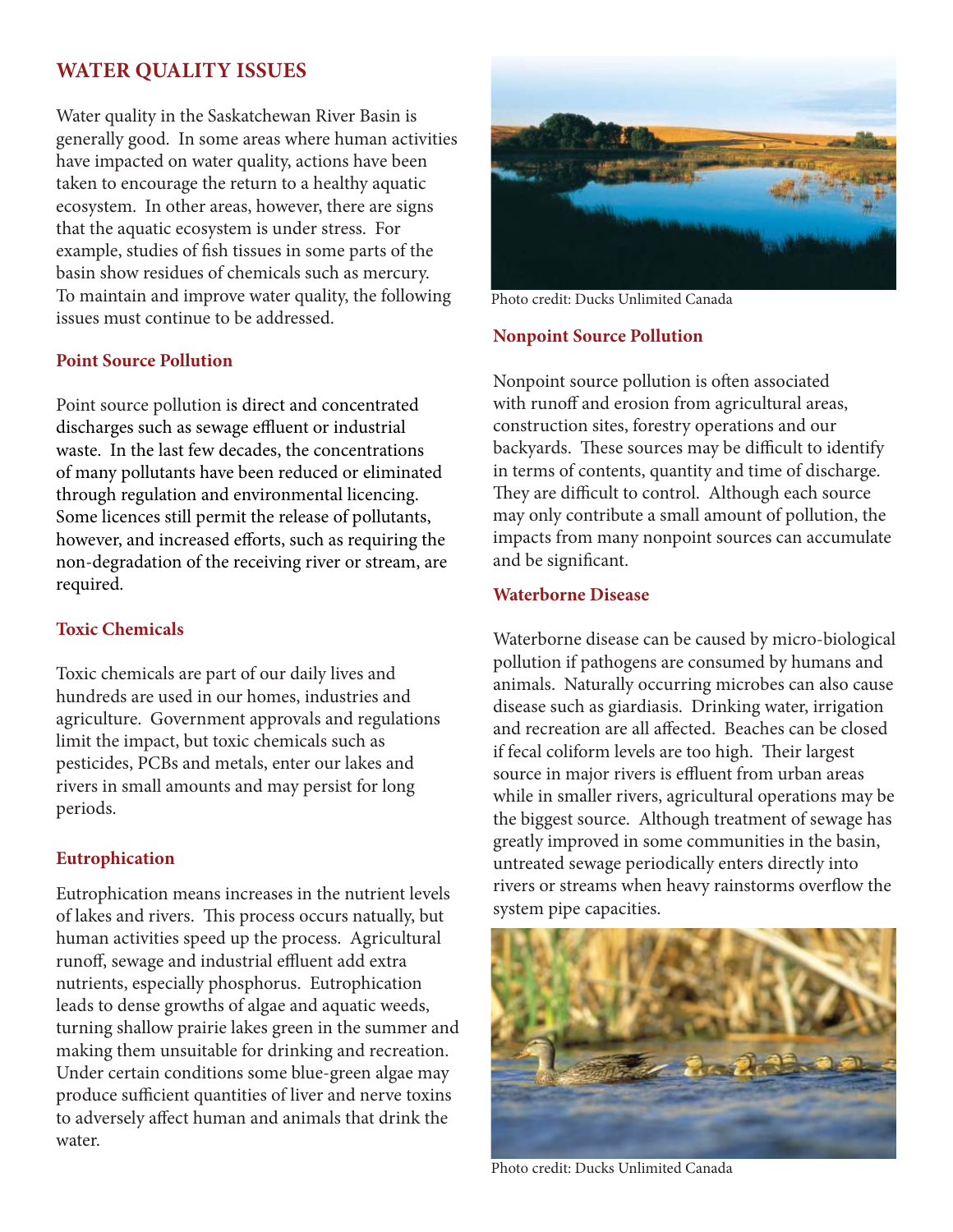## **Oxygen**

Oxygen levels in water are one of the better indicators of ecosystem health. All organisms need oxygen to live, including invertebrates and fish. Aquatic plants and algae produce and use oxygen during their growth cycle. When this vegetation dies, it decays and consumes oxygen in the process. Most prairie lakes and rivers are naturally very fertile and have a lot of natural growth. Nutrient loading from human activities, such as soil runoff, increases aquatic vegetation above normal levels and can lead to oxygen depletion. In some seasons, especially winter, the dissolved oxygen may drop sufficiently to cause fish kills, signaling that a problem exists.

#### **Groundwater**

Groundwater in the Saskatchewan River Basin is an integral element of the basin's aquatic ecosystem. The quality of water found below the surface in the wells and acquifers is just as important as surface water quality in lakes and rivers. Pesticides and nitrates can seep into ground water, contaminating wells used for drinking water and aquifers used for irrigation. Groundwater feeds streams, rivers and lakes, and substances dissolved in it can negatively impact aquatic life.

#### **Sedimentation**

Sedimentation and muddy waters are a common sight in the Saskatchewan River Basin, where many rivers carry a naturally high level of sediment at certain times of the year. Human activities increase sediment levels, mainly from soil erosion by water on agricultural and deforested lands. Increased sediment loads increase the costs for treatment of drinking water and reduce the aesthetic value and safety of water for recreation.





Photo credit: Ducks Unlimited Canada

#### **Drinking Water**

The quality of the water we drink from our taps is of the highest concern to us. We want to be sure that we are protected from naturally occurring viruses and bacteria and from other contaminants such as metals and pesticides. Stringent guidelines for treated drinking water provide that protection, even if the quality of the source water is marginal. However, the higher the quality of the water source, the lower the costs for the treament. We also like our drinking water to taste good and not have objectionable odours. Reducing human impacts of pollution, nutrient loading and algae growth helps maintain good water quality.

## **Salinity**

Salinity occurs naturally in some areas of the basin, such as saline groundwater discharges in the Cumberland Marshes. Human activities can cause unnaturally high levels of saline. High salt levels degrade the quality of the water, and limit its uses. Irrigation and water softeners added to our drinking water are the two main sources of salts. During irrigation, water evaporates, concentrating the salts already in the water. As the water runs off the fields, it also picks up natural salts in the soil. Water softeners, added by municipalities or by individuals, contribute to high salt levels downstream. Road salts used during winter add a flush of salts with the spring runoff.

Photo credit: Ducks Unlimited Canada